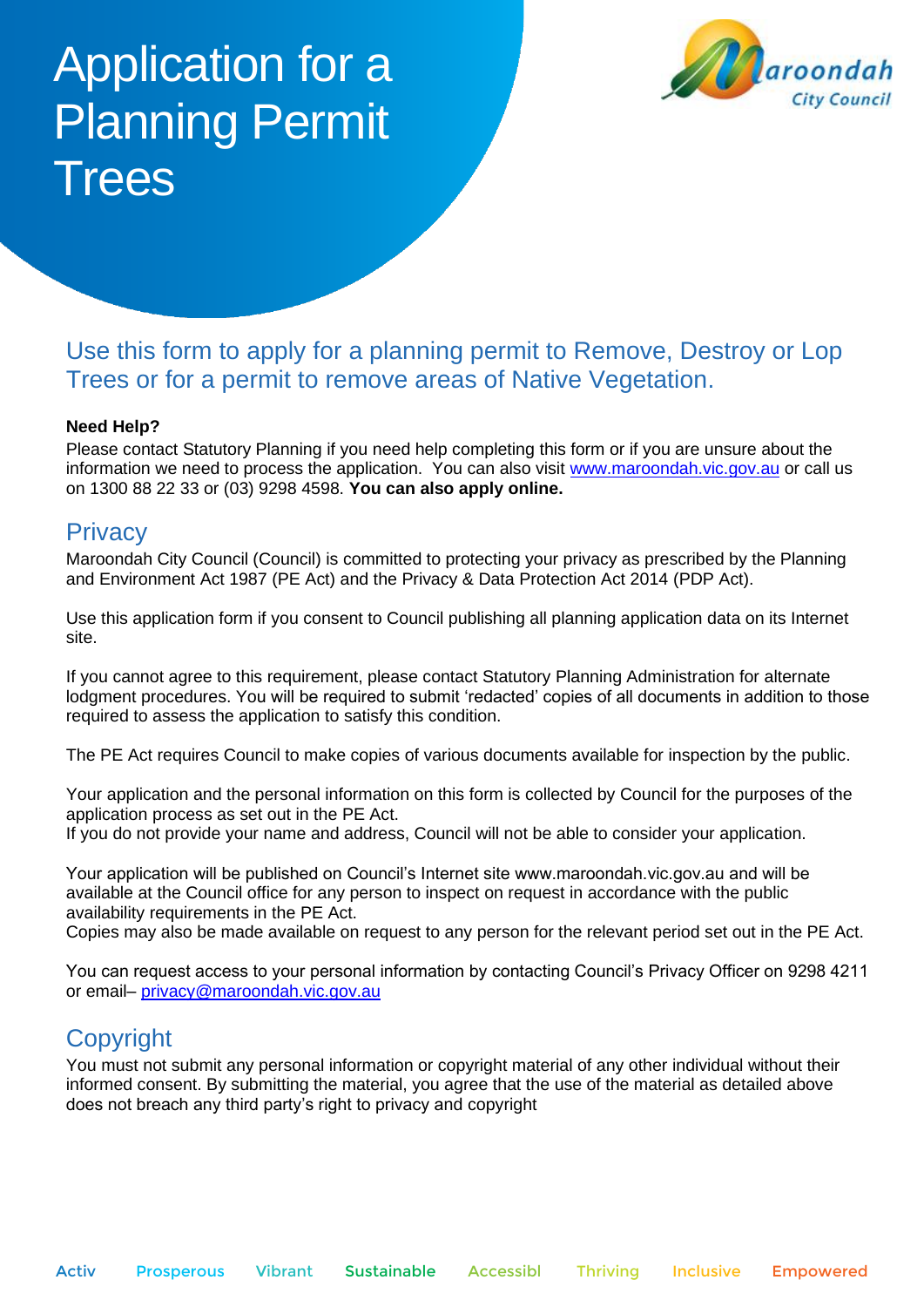| <b>Privacy Declaration *</b>                                                                                                                                                   |                                             |                   |                                                                         |         | *Mandatory information |          |                                                                                                 |  |
|--------------------------------------------------------------------------------------------------------------------------------------------------------------------------------|---------------------------------------------|-------------------|-------------------------------------------------------------------------|---------|------------------------|----------|-------------------------------------------------------------------------------------------------|--|
| $\sim$                                                                                                                                                                         |                                             |                   |                                                                         |         |                        |          | I agree to all submitted information being published on Maroondah City Council's internet site. |  |
| Signature                                                                                                                                                                      |                                             |                   |                                                                         |         | Date                   |          |                                                                                                 |  |
|                                                                                                                                                                                |                                             |                   |                                                                         |         |                        |          |                                                                                                 |  |
| Affected Property Details - The land on which the tree(s) is growing                                                                                                           |                                             |                   |                                                                         |         |                        |          |                                                                                                 |  |
| <b>Street Address*</b>                                                                                                                                                         |                                             |                   |                                                                         |         |                        |          |                                                                                                 |  |
|                                                                                                                                                                                |                                             |                   |                                                                         |         |                        |          |                                                                                                 |  |
| Suburb                                                                                                                                                                         |                                             |                   |                                                                         |         |                        | Postcode |                                                                                                 |  |
|                                                                                                                                                                                |                                             |                   |                                                                         |         |                        |          |                                                                                                 |  |
|                                                                                                                                                                                | <b>Applicant and Owner details</b>          |                   |                                                                         |         |                        |          |                                                                                                 |  |
|                                                                                                                                                                                | <b>Contact information</b>                  |                   | All application correspondence will be sent to the email address below. |         |                        |          |                                                                                                 |  |
| Name*                                                                                                                                                                          |                                             |                   |                                                                         |         |                        |          |                                                                                                 |  |
| Email*                                                                                                                                                                         |                                             |                   |                                                                         |         | Phone*                 |          |                                                                                                 |  |
|                                                                                                                                                                                | Applicant* The person who wants the permit. |                   |                                                                         |         |                        |          |                                                                                                 |  |
| <b>Title</b>                                                                                                                                                                   |                                             | <b>First Name</b> |                                                                         | Surname |                        |          |                                                                                                 |  |
| Organisation                                                                                                                                                                   |                                             |                   |                                                                         |         |                        |          | (if applicable)                                                                                 |  |
| <b>Address</b>                                                                                                                                                                 |                                             |                   |                                                                         |         |                        |          |                                                                                                 |  |
| <b>Owners details</b><br>The person or organisation who owns the land.<br>Where the owner is different from the applicant, provide the details of that person or organisation. |                                             |                   |                                                                         |         |                        |          |                                                                                                 |  |
| <b>Title</b>                                                                                                                                                                   |                                             | <b>First Name</b> |                                                                         | Surname |                        |          |                                                                                                 |  |
| Organisation                                                                                                                                                                   |                                             |                   |                                                                         |         |                        |          | (if applicable)                                                                                 |  |
| <b>Address</b>                                                                                                                                                                 |                                             |                   |                                                                         |         |                        |          |                                                                                                 |  |
| (optional)                                                                                                                                                                     | <b>Owner's Signature</b>                    |                   |                                                                         |         |                        | Date     |                                                                                                 |  |
|                                                                                                                                                                                |                                             |                   |                                                                         |         |                        |          |                                                                                                 |  |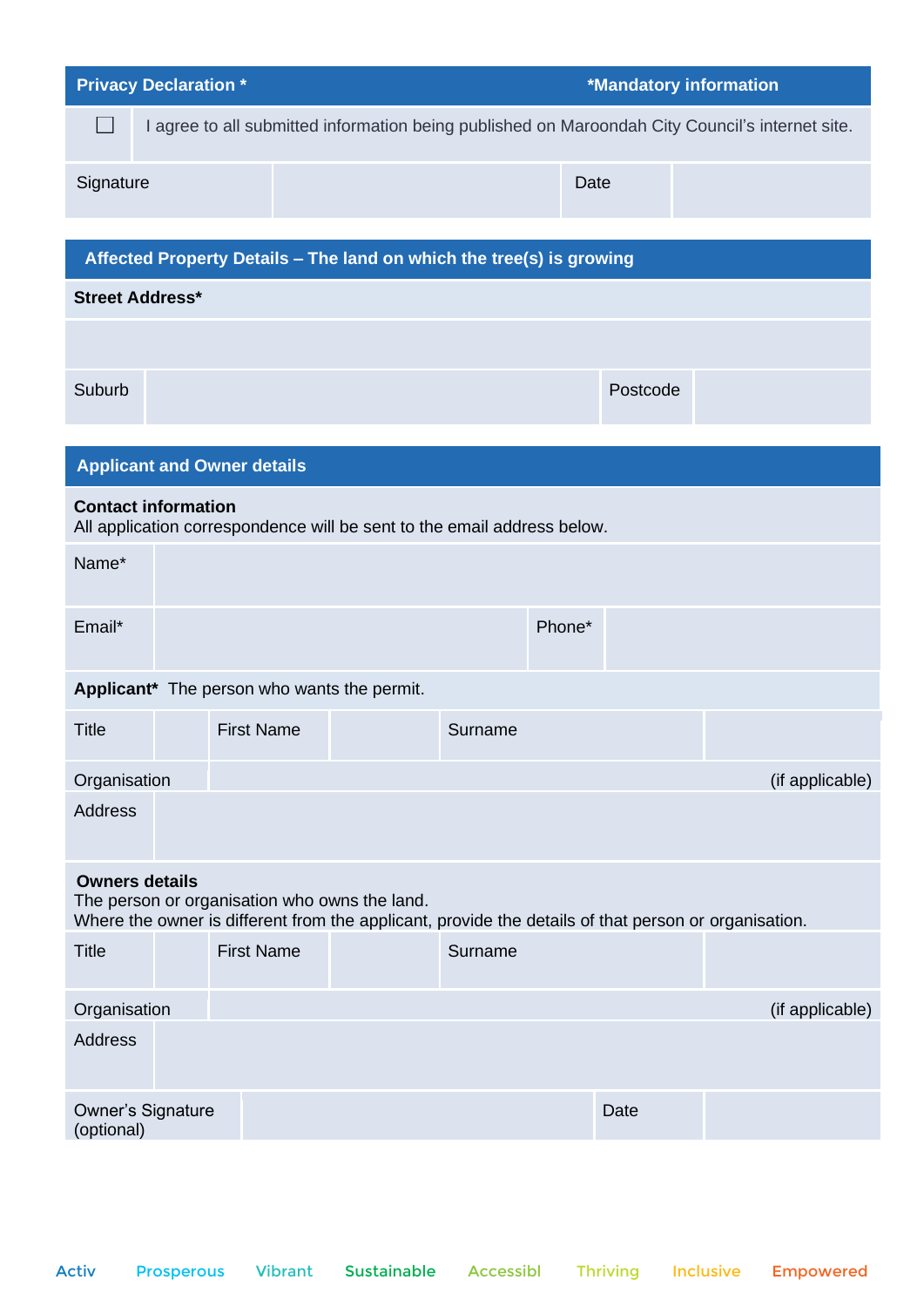#### **The Proposal**

Total number of trees to be removed, lopped or destroyed:

The location of each tree must be shown on a plan of the affected property (example provided overleaf). Please identify each tree by a common name or by their genus and species (if known).

| <b>Tree</b><br><b>Number</b> | Common name or genus and species (if known)              | Remove | Lop |
|------------------------------|----------------------------------------------------------|--------|-----|
| Tree $# 1$                   |                                                          |        |     |
| Tree $# 2$                   |                                                          |        |     |
| Tree $#3$                    |                                                          |        |     |
| Tree $# 4$                   |                                                          |        |     |
| Tree $# 5$                   |                                                          |        |     |
| Tree $# 6$                   |                                                          |        |     |
|                              | Reasons for the trees to be removed, destroyed or lopped |        |     |
|                              |                                                          |        |     |

Proposed replacement canopy tree planting (Please also show location of replacement plantings on your plan of the site)

If applying within a Vegetation Protection Overlay (VPO), please also specify the patch / area ( $m<sup>2</sup>$ ) of native vegetation to be removed. The VPO protects all Victorian native/ indigenous vegetation, including trees, shrubs and ground covers.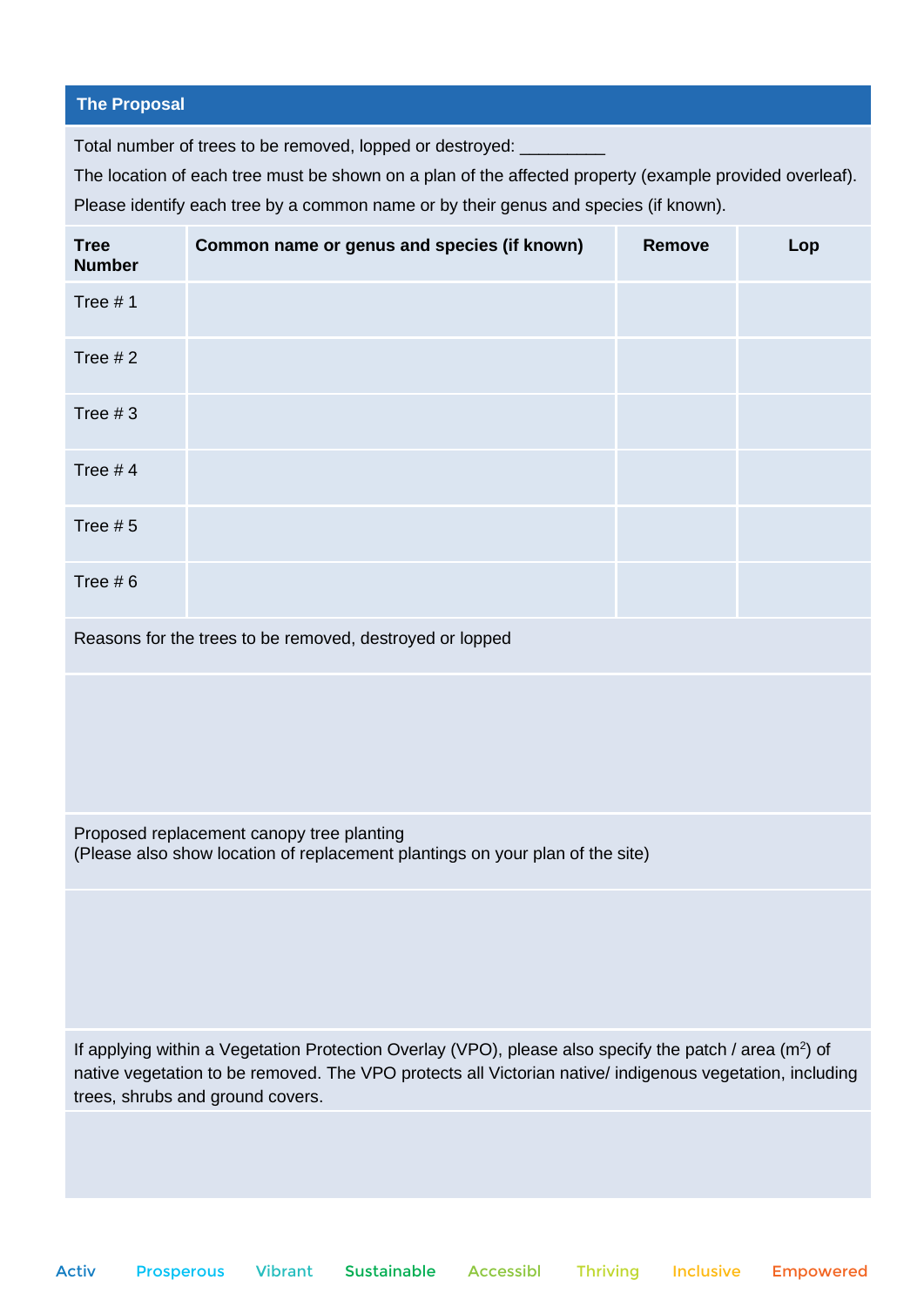#### **Site inspection and access**

Council's Environmental Planners will need to access your property to assess the tree(s). This allows Council to efficiently assess your application.

Council officers may enter your property at any time once a planning application is made.

| Is access restricted? (eg locked side gate)                                                            | Yes | <b>No</b> |           |  |
|--------------------------------------------------------------------------------------------------------|-----|-----------|-----------|--|
| Comment<br>(eg. gates will be left<br>unlocked)                                                        |     |           |           |  |
| Are there dogs (or other pets) present and how will they be restrained<br>during Council's inspection? |     |           | <b>No</b> |  |
| Comment<br>(eg. kept inside)                                                                           |     |           |           |  |

#### **Title Information**

Does the proposal breach, in any way, an encumbrance on title such as a restrictive covenant, section 173 agreement or other obligation such as an easement or building envelope?

| Encumbrances on title* | Yes (contact Council for advice on how to proceed) |
|------------------------|----------------------------------------------------|
|                        | No.                                                |
|                        | Not applicable (no such encumbrance applies)       |

Provide a full, current copy of the title for each individual parcel of land forming the subject site. (The title includes: the covering 'register search statement', the title diagram and the associated title documents, known as 'instruments' eg restrictive covenants.)

#### **Application Declaration**

This form must be signed. Complete either A or B. Remember it is against the law to provide false or misleading information, which could result in a heavy fine and cancellation of the permit.

#### **A Applicant** I declare that I am the applicant; and that all the information in this application is true and correct and the owner (if not myself) has been notified of the permit application.

|   | and the emiler in not injudity nad boon nothiod or the point application.                                                   |  |      |  |  |  |  |  |  |
|---|-----------------------------------------------------------------------------------------------------------------------------|--|------|--|--|--|--|--|--|
|   | Signature                                                                                                                   |  | Date |  |  |  |  |  |  |
| в | Owner<br>I declare that I am the owner of the land and that all the information in this application is true and<br>correct. |  |      |  |  |  |  |  |  |
|   | Signature                                                                                                                   |  | Date |  |  |  |  |  |  |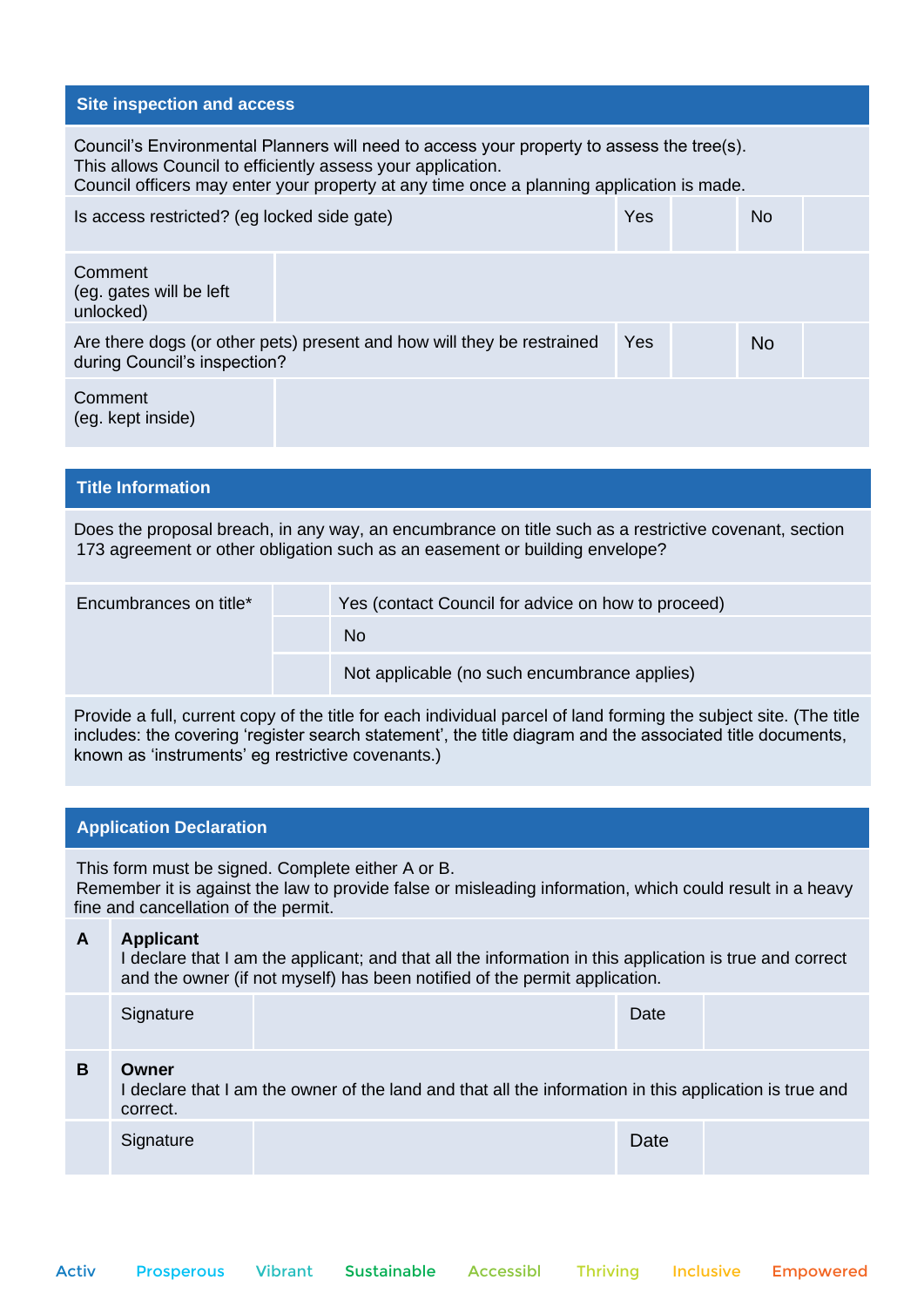# Site Plan

You must submit information with your application that clearly identifies the tree/s proposed for removal (or lopping)

This can take the form of:

- A drawn site plan (refer to examples A & B below)
- An aerial photo of the site, with the tree/s clearly marked
- Architectural drawings / historic site plans

You can copy an aerial photo from Council's maps [www.maroondah.vic.gov.au/Explore/About-our-city/Maps-of-Maroondah/Online-mapping](https://www.maroondah.vic.gov.au/Explore/About-our-city/Maps-of-Maroondah/Online-mapping)

- Open Online Mapping and search for your address
- Select to show Aerial Images
- Zoom in/out as required
- Right mouse click and select "copy image"
- Paste image into an editable document eg. Word and mark the affected trees